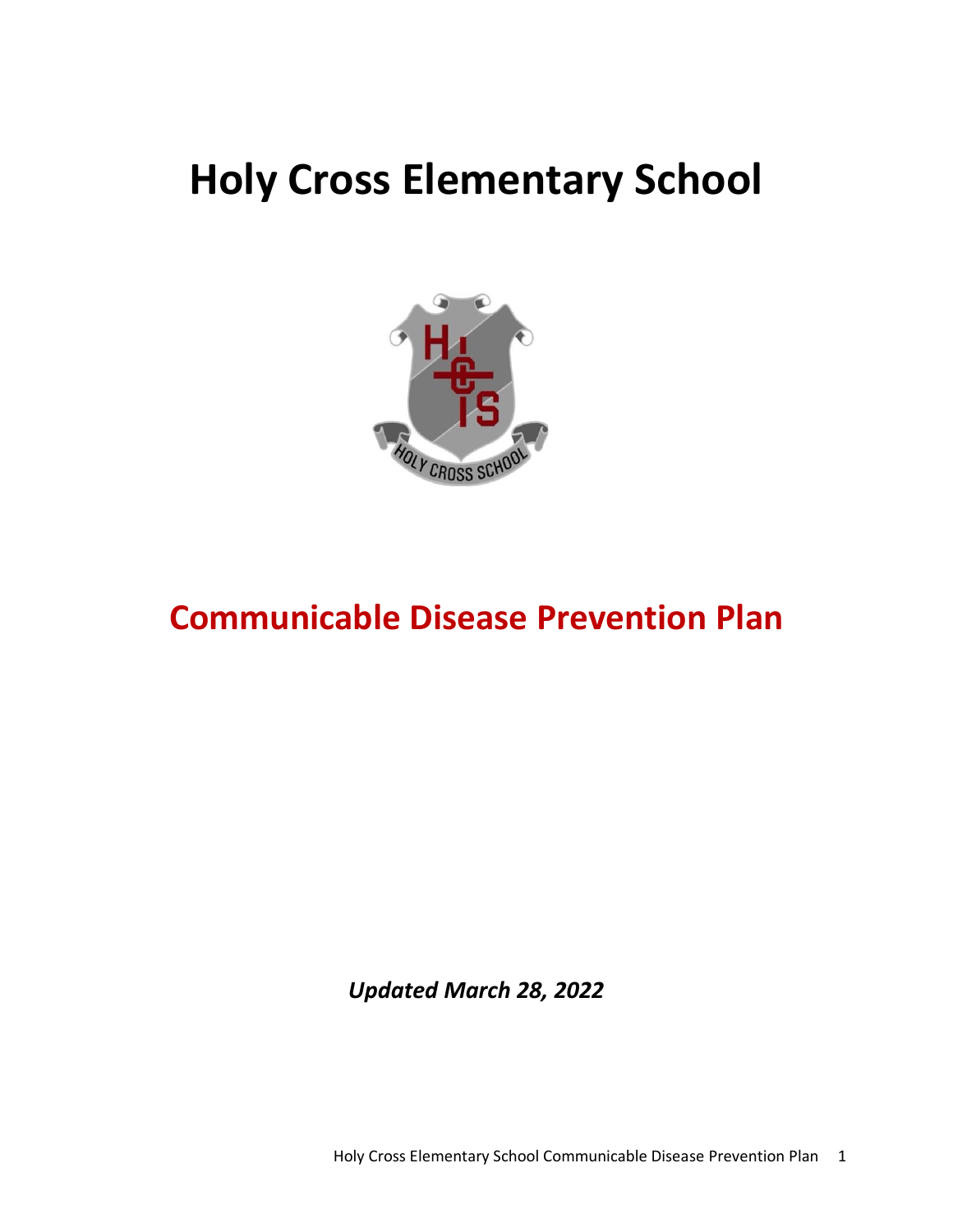### **COMMUNICABLE DISEASE PREVENTION PLAN**

School supports students in developing their potential and acquiring the knowledge, skills and abilities they need for lifelong success. In-person learning, as part of a student's education, provides the opportunity for peer engagement, which supports social and emotional development, as well as overall wellness. It also provides many students access to programs and services that are integral to their overall health and well-being.

Based on guidance from the BC Centre for Disease Control and experience to date within B.C. and other jurisdictions showing schools as low-risk sites for COVID-19 transmission, even with increased risk of COVID-19 in some communities, K-12 students can participate in full-time, in-class instruction in accordance with current public health guidelines for schools.

This Communicable Disease Plan for **Holy Cross Elementary School** was created in consultation with the CISVA Superintendent's Office, the CISVAAA and Holy Cross administration and staff. The guidelines contained herein are intended to support Holy Cross Elementary School staff, students, parents, caregivers, administrators, and community members to:

- be informed about communicable disease measures at Holy Cross Elementary School and how they support a safe school environment;
- understand their roles and responsibilities in maintaining and promoting a safe and healthy school.

This document was created with guidance from the following documents and has been updated effective March 28, 2022. (See highlighted sections).

- Provincial COVID-19 Communicable Disease Guidelines for K-12 Settings,
- BCCDC COVID-19 Public Health Communicable Disease Guidance for K-12 Schools,
- [K-12 Education Recovery Plan](https://www2.gov.bc.ca/assets/gov/education/administration/kindergarten-to-grade-12/safe-caring-orderly/k-12-education-recovery-plan.pdf)
- COVID-19 Protocols for School & District Administrators and Staff
- The Deputy Minister's COVID[-19 Update December 29, 2021](https://view.officeapps.live.com/op/view.aspx?src=http%3A%2F%2Fwww.bced.gov.bc.ca%2Fbulletin%2F20211229%2Fattachment---independent-schools-dm-special-bulletin-dec-29-2021.docx&wdOrigin=BROWSELINK)
- Addendum Provincial COVID-19 Communicable Disease Guidelines for K-12 Settings
- [https://www2.gov.bc.ca/assets/gov/education/administration/kindergarten-to-grade-](https://www2.gov.bc.ca/assets/gov/education/administration/kindergarten-to-grade-12/safe-caring-orderly/k-12-covid-19-health-safety-guidlines.pdf)[12/safe-caring-orderly/k-12-covid-19-health-safety-guidlines.pdf](https://www2.gov.bc.ca/assets/gov/education/administration/kindergarten-to-grade-12/safe-caring-orderly/k-12-covid-19-health-safety-guidlines.pdf)
- http://www.bccdc.ca/Health-Info-Site/Documents/COVID public\_guidance/Guidance-k-12[schools.pdf](http://www.bccdc.ca/Health-Info-Site/Documents/COVID_public_guidance/Guidance-k-12-schools.pdf)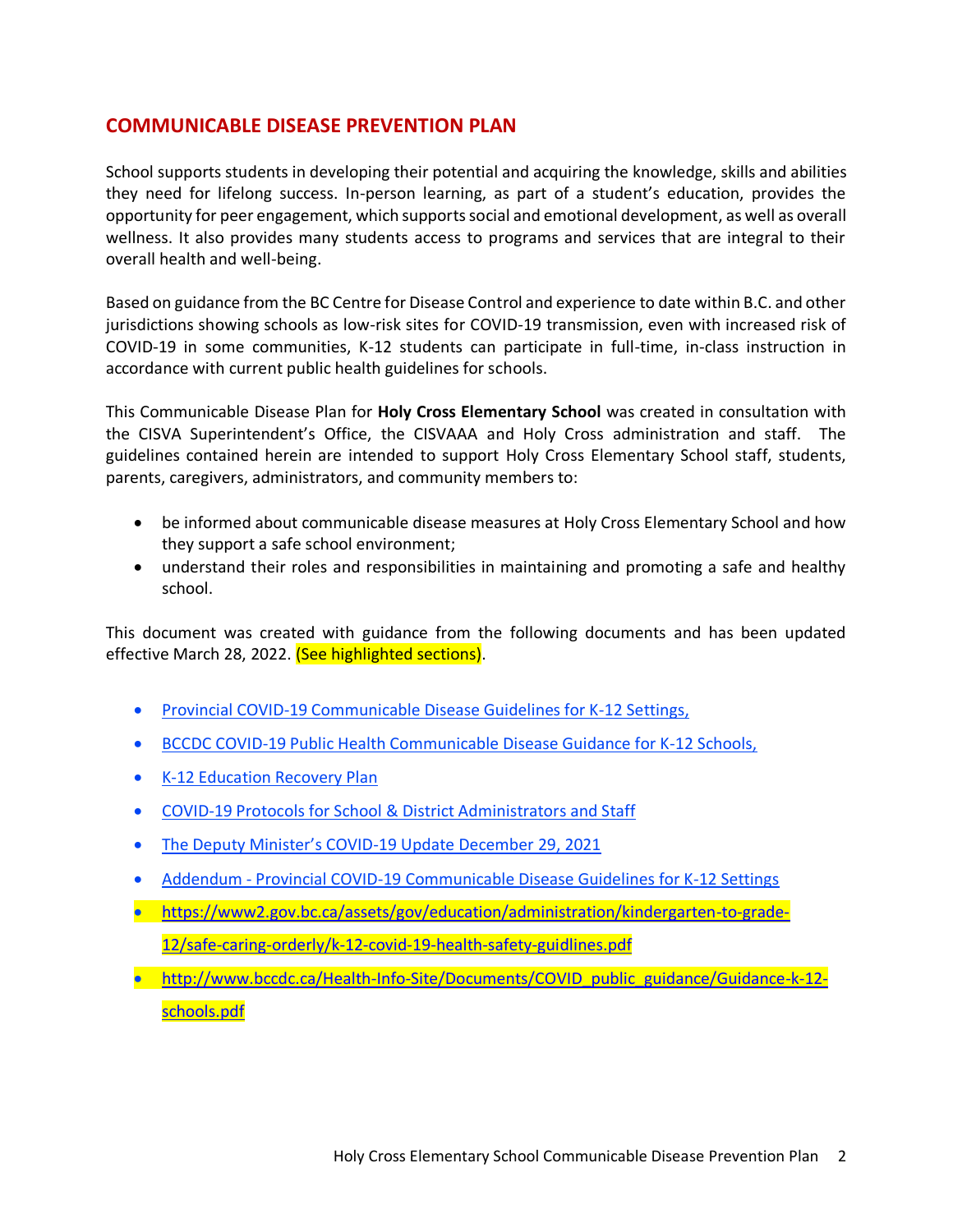# **STEP 1: UNDERSTAND THE RISK**

Preventing communicable disease involves taking ongoing measures to reduce the risk for communicable disease transmission in school. Additional measures will be implemented when advised to do so by Public Health during periods of elevated risk. The level of risk of certain communicable diseases, including COVID-19, may increase from time to time or on a seasonal basis.





The school principal is responsible for regularly monitoring and reviewing the communicable disease-related information that is provided by our Regional Medical Health Officer (Fraser Health) and the Provincial Health Officer. This includes all of the orders, guidelines, notices, and recommendations that are issued by them. In addition, we follow the guidelines that are provided by our CISVA Superintendent. This information is regularly communicated to staff to understand and minimize risk for communicable disease transmission in our school.

# **STEP 2: IMPLEMENT MEASURES, PRACTICES, AND POLICIES TO REDUCE THE RISK**

**Ongoing measures – maintain at all times: Implement policies to support staff who have symptoms of communicable disease so they can avoid being in the workplace when sick.**

- All students, staff and visitors to the school must perform a daily health check prior to entering the school building.
- Policies are implemented to support staff who have symptoms of communicable disease so they can avoid being in the workplace when sick. This includes policy 310, Employee Leaves of Absence which provides a number of options for staff members who may require to take a leave due to illness.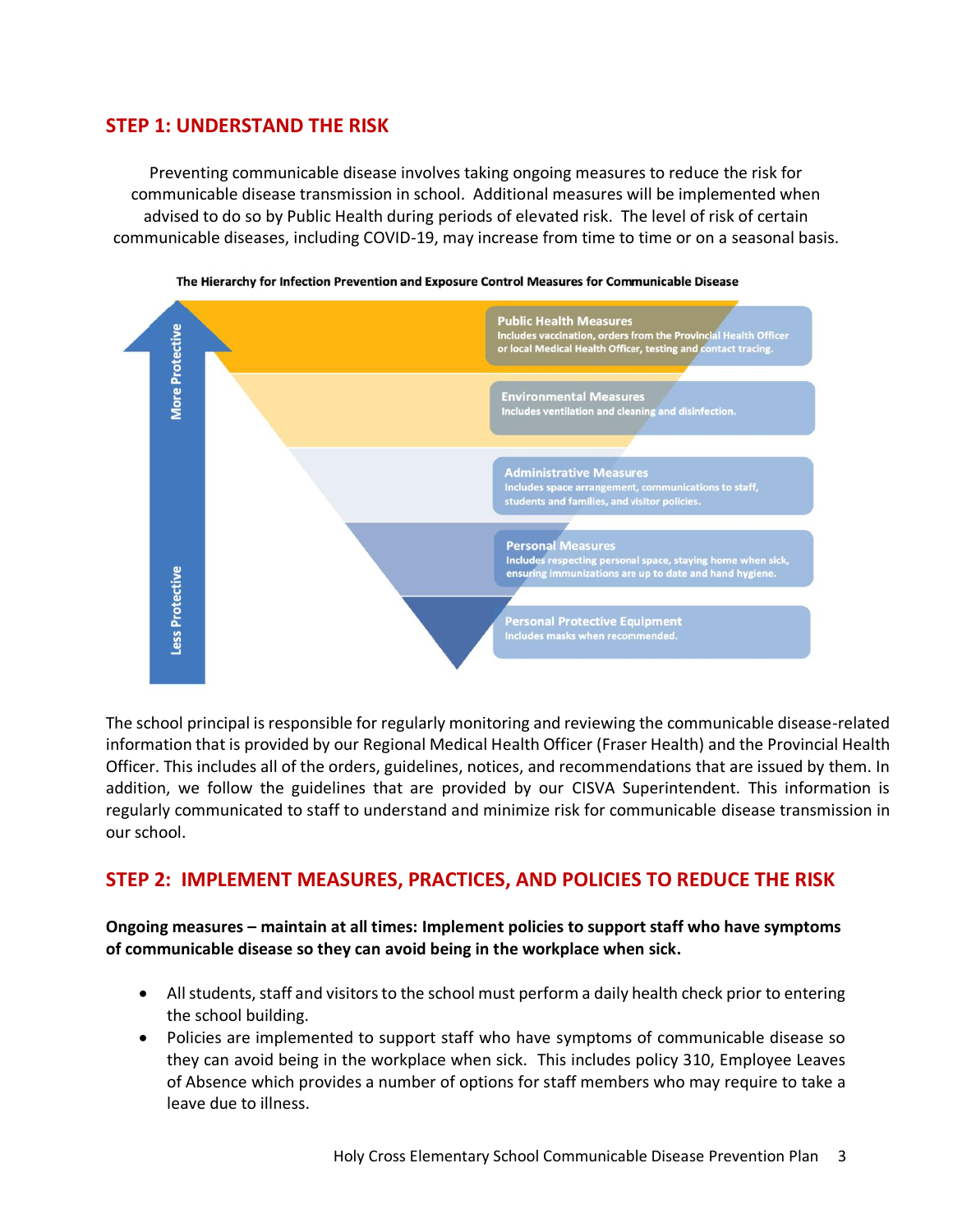- A student absentee policy is available and reminders of procedures for "when your child is sick…" are printed in the parent handbook, student agenda and school newsletters.
- Additional considerations may be implemented by the principal, PEC, joint health and safety committee, and pastor, if applicable.
- Refer to "resources for employers supporting workers working from home" where appropriate (pg. 2 step 3) if needed.
- Policies are reviewed regularly in staff meetings and documented in minutes.
- Staff, students, and parents are trained in school policies and procedures.
- Measures are in place, where feasible, to minimize crowding and to use all space available to spread people out.
- Schools can return to classroom and learning environment configurations and activities that best meet learner needs and preferred educational approaches. We will still consider strategies to create space between people and to support students and staff using a traumainformed approach.
- Buddy activities (cross grades) may resume.
- Morning soft start entry and staggered afterschool dismissal will continue.
- Whole school recess and lunch play periods times will resume. Primary students will play on the lower field while intermediate students will play in the upper field.
- School assemblies are permitted and may be held in person. Students will be spaced accordingly to maximize space.
- The entire school will celebrate Mass in the Church. Students will be spaced accordingly to maximize space.
- Masks will no longer be required for students and staff at school beginning March 28<sup>th</sup>. The decision to wear a mask or face covering is a personal choice for everyone. This choice should be supported and treated with respect.
- Visitors will be permitted with a priority given to those who support activities that directly benefit student learning and well-being. Visitors will be aware of communicable disease protocols and requirements, and will ensure they have completed a daily health check, prior to entering the school. Schools can return to routine sign in/sign out practices for visitors and staff not typically onsite. Schools are not required to keep a list of the date, names and contact information of visitors for communicable disease prevention purposes.
- Parents are welcome to attend school events in person, **as determined by the school**, when the Gathering and Events Order is lifted (expected date is April 7, 2022). Details regarding parent attendance will be communicated in the weekly memo.
- Students will be taken outside as often as possible, weather permitting.
- Field Trips are permitted with appropriate safety measures in place.
- Extra-curricular activities, including sports will continue. Games may be still played according to the guidelines set from CISVA Elementary Athletic Commission.
- A 'Continuity of Learning Plan' has been developed in the event that there is a temporary school or class closure.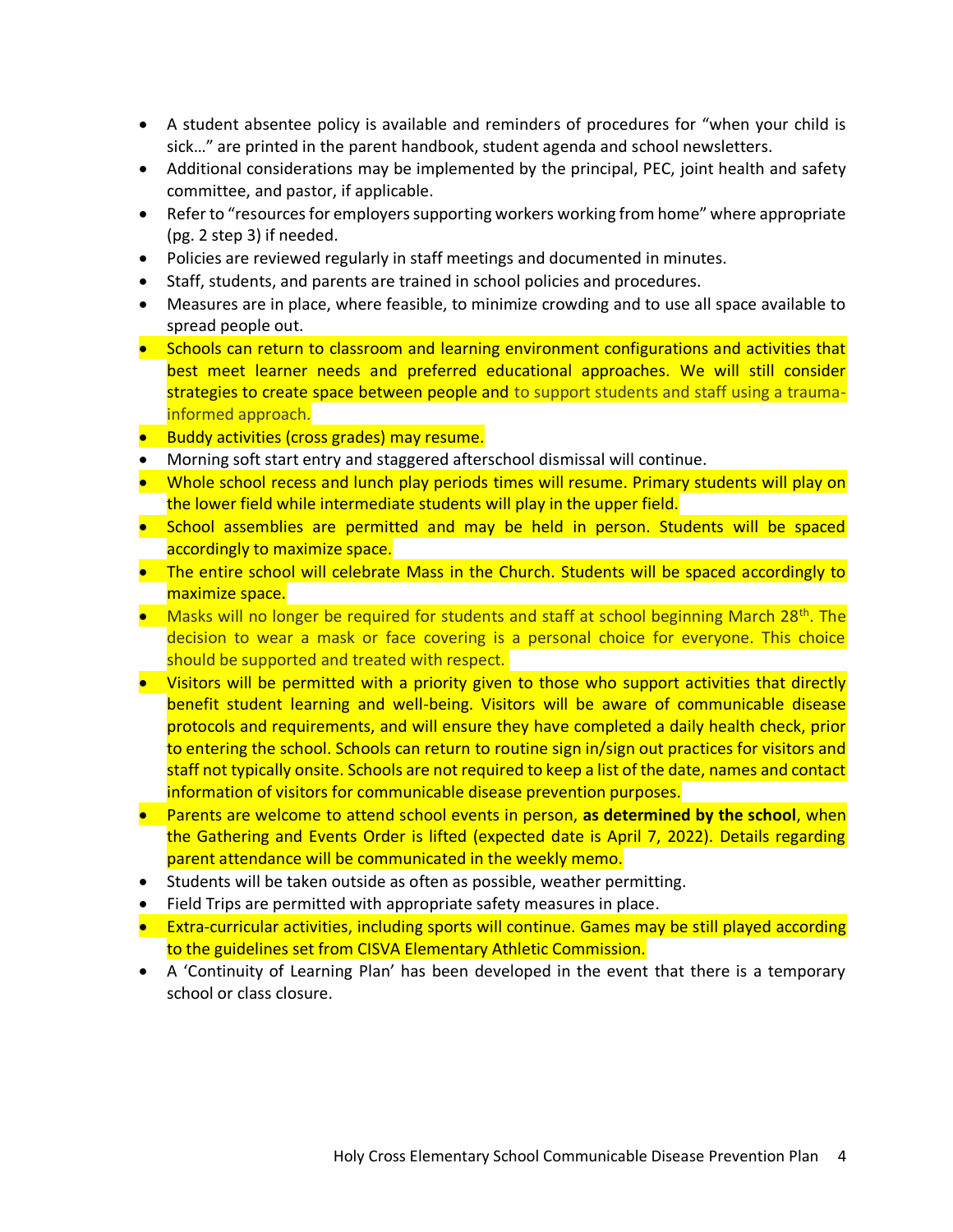**Provide hand-hygiene facilities and appropriate supplies. Use policies and signage to remind students and staff to wash their hands and to cover coughs and sneezes.**

#### **Handwashing:**

- Regular hand washing will be encouraged. Wash hands with plain soap and water for at least 20 seconds. Antibacterial soap is not needed.
	- $\Rightarrow$  If sinks are not available (e.g., students and staff are outdoors), use alcohol-based hand sanitizer containing at least 60% alcohol.
	- $\Rightarrow$  If hands are visibly soiled, alcohol-based sanitizer may not be effective at eliminating respiratory viruses. Soap and water are preferred when hands are visibly dirty.
	- $\Rightarrow$  Incorporate additional hand hygiene opportunities into the daily schedule.
- Hand washing signage has been posted in classroom sink areas and other key areas.

|           | When Students Should Perform Hand Hygiene:         |           | When Staff Should Perform Hand Hygiene:            |
|-----------|----------------------------------------------------|-----------|----------------------------------------------------|
|           | When they arrive at school.                        | $\bullet$ | When they arrive at school.                        |
|           | Before and after any breaks (e.g., recess, lunch). | $\bullet$ | Before and after any breaks (e.g. recess, lunch).  |
| ٠         | Before and after eating and drinking (excluding    | $\bullet$ | Before and after eating and drinking.              |
|           | drinks kept at a student's desk or locker).        | ٠         | Before and after handling food or assisting        |
|           | Before and after using an indoor learning space    |           | students with eating.                              |
|           | used by multiple classes (e.g. the gym, music      | ٠         | Before and after giving medication to a student    |
|           | room, science lab, etc.).                          |           | or self.                                           |
| ٠         | After using the toilet.                            | ٠         | After using the toilet.                            |
| ٠         | After sneezing or coughing into hands.             | $\bullet$ | After contact with body fluids (i.e., runny noses, |
| $\bullet$ | Whenever hands are visibly dirty.                  |           | spit, vomit, blood).                               |
|           |                                                    | $\bullet$ | After cleaning tasks.                              |
|           |                                                    | $\bullet$ | After removing gloves.                             |
|           |                                                    | ٠         | After handling garbage.                            |
|           |                                                    | $\bullet$ | Whenever hands are visibly dirty.                  |

#### **Respiratory Etiquette:**

Students and staff should:

- $\Rightarrow$  Cough or sneeze into their elbow sleeve or a tissue.
- $\Rightarrow$  Throw away used tissues and immediately perform hand hygiene.
- $\Rightarrow$  Refrain from touching their eyes, nose or mouth with unwashed hands.
- $\Rightarrow$  Refrain from sharing any food, drinks, unwashed utensils.
- $\Rightarrow$  Parents and staff can teach and reinforce these practices amongst students.

Staff are encouraged to teach and reinforce both handwashing and respiratory etiquette regularly throughout the day. Classrooms and public areas have posters for handwashing, and respiratory etiquette.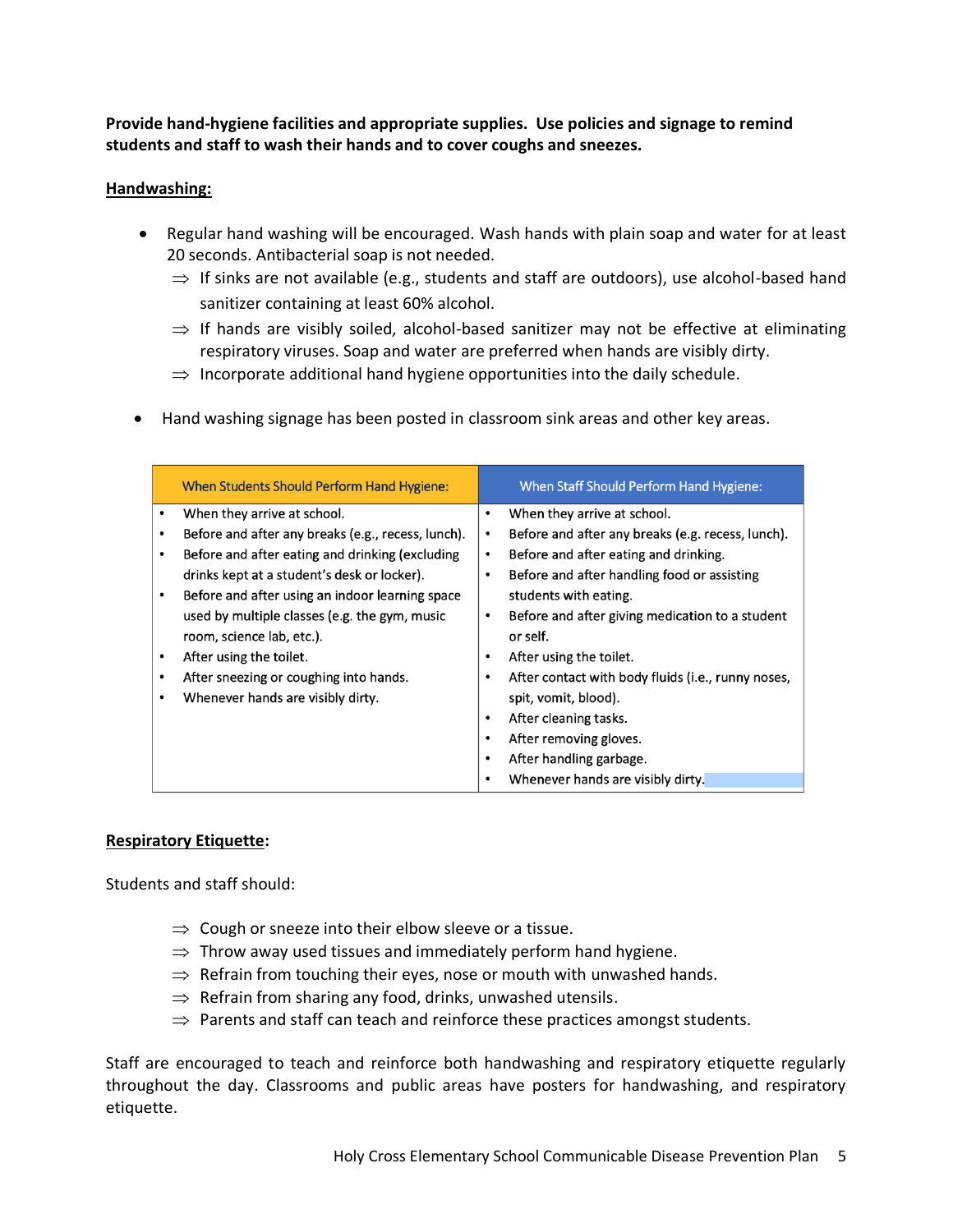**Maintain a Clean Environment through routine cleaning processes that are appropriate for school practices.**

#### **Cleaning Practices:**

- We have reviewed the information on cleaning and disinfecting surfaces. Cleaning supplies are provided for every classroom and common rooms.
- Our school has enough handwashing/sanitizing stations on site for all staff and students.
- We have policies that specify when staff and students must wash their hands and we have communicated good hygiene practices to parents, students and staff. Instructional posters are posted in each classroom, washroom, and common rooms. We have implemented cleaning protocols for all common areas and surfaces.
- Workers who are cleaning have adequate training and materials.
- Hygiene posters are posted in all classrooms and common areas.
- Cleaning posters are posted in janitorial rooms.
- Cleaning staff are provided with substances for cleaning and disinfecting and with gloves.
- Cleaning staff have been instructed to wash their hands after cleaning.
- Frequently touched surfaces are disinfected at least once a day (doorknobs, toilet handles, faucets, tables, desks, chairs), by the custodian.
- Evening workers clean classrooms every second week (Monday evening)
- Sanitol Sanitizing spray occurs once every week (Tuesday evening)
- Classroom teachers are responsible for disinfecting visibly dirty surfaces in their classrooms such as desks, tables and sinks during the course of the day.
- Use commercial-grade cleaning products and follow the label
- Classroom teachers are provided with cleaning products for their classrooms.
- All cleaning products must be kept out of reach of their students.
- There is no evidence that the virus can be spread by paper products. Paper and books can be given to students. Students can submit paper assignments to teachers.
- Custodian will empty garbage once a day.
- Staff will wear disposable gloves when cleaning blood or body fluids (e.g., runny nose, vomit, stool, urine). Wash hands before wearing and after removing gloves.
- To decrease high touch surfaces, doors to classrooms, library, gym, office, staff room, etc. will be open as often as possible.
- Staff will disinfect tables before and after students eat lunch.
- Clean and disinfect any areas where a student who has been identified as unwell or sick.
- Student supplies and equipment: Teachers will encourage staggered visits to lockers/cubby areas when needed. Parents will label all personal items coming from home including water bottles, lunch kits and containers, backpacks, clothing and all school supplies. Students are encouraged to bring labeled water bottles to school.

#### **Ventilation and Air Circulation:**

• Staff will ensure that windows are opened in all classrooms and common areas each day, to ensure effective air circulation.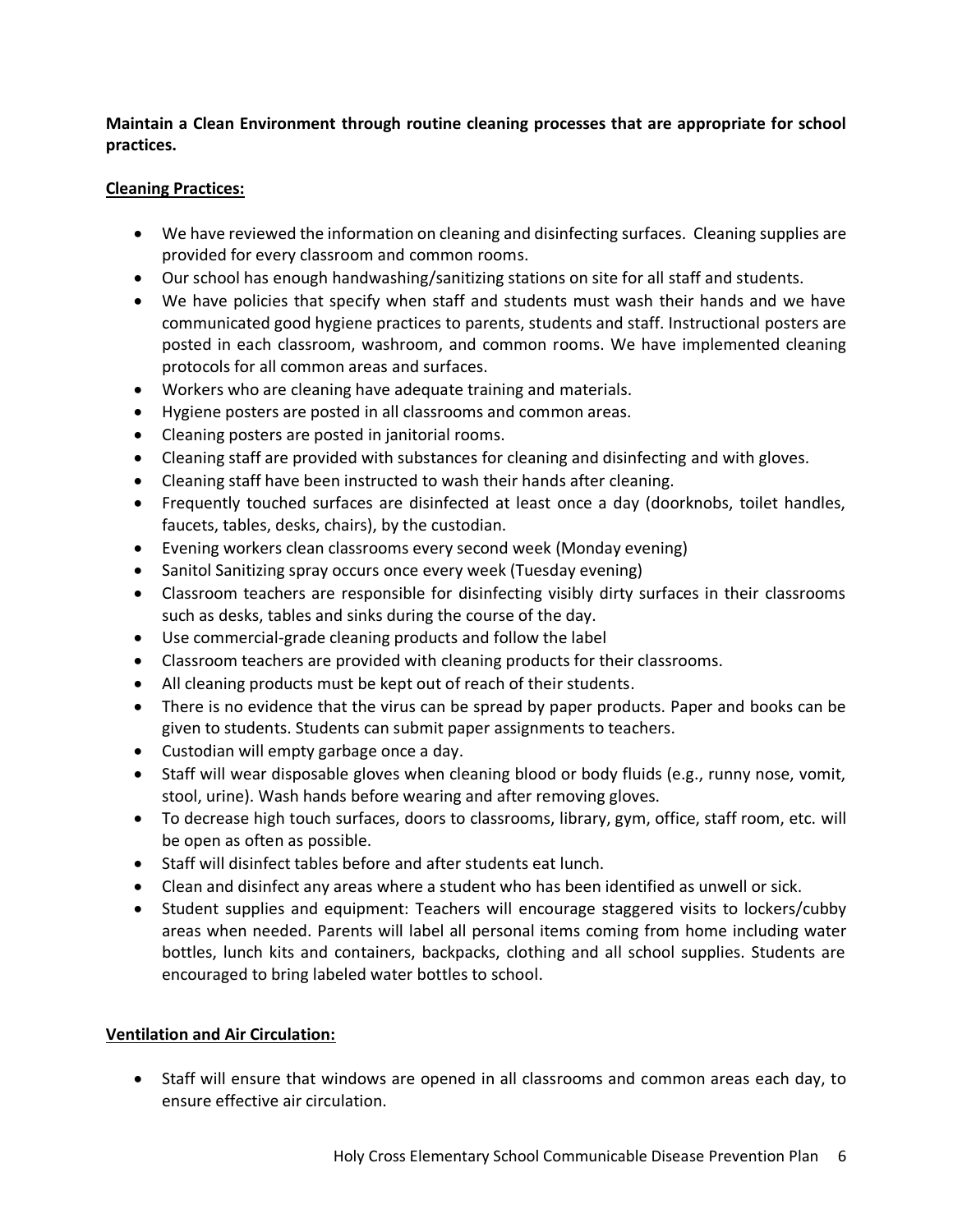- Air conditioning filters are cleaned/replaced on a regular basis.
- Custodians are familiar with the document '[Prevent the spread of communicable disease:](https://www.worksafebc.com/en/resources/health-safety/information-sheets/prevent-spread-communicable-disease-ventilation-air-circulation?lang=en)  [ventilation and circulation](https://www.worksafebc.com/en/resources/health-safety/information-sheets/prevent-spread-communicable-disease-ventilation-air-circulation?lang=en)'.
- Principal or designate does a walk-through regularly to ensure standards are being met.

#### **Masks**

- We understand the limitations of masks to protect the wearer from respiratory droplets.
- We have trained workers in the proper use of masks.
- The decision to wear a mask or face covering is a personal choice both for students and staff. A person's personal choice is to be supported and respected.
- We will continue to have non-medical masks on hand for those who have forgotten theirs but would like to wear one, or for those who become ill at school.

#### **Additional Measures If/when Needed**

When a medical or provincial health officer provides guidance/new information about a risk or how to reduce it, our health and safety team will be contacted, assembled, and meet with administration/health officials to discuss risk and establish plans and steps for response and implementation.

Depending on the severity of risk, formal meeting with stakeholder groups will be conducted. Consultation with the Superintendent's office will occur as needed. Plans will be documented. If needed, a report will be created to outline strategies for additional measures. Reporting out will occur with stakeholders: PEC, staff, parents, student, parish in a timely manner. Consider the use of rapid communication protocols, such as fan out, for emergencies as warranted.

# **STEP 3 – COMMUNICATE MEASURES, PRACTICES, POLICIES**

To ensure everyone that enters Holy Cross Elementary School receives information about our measures, practices, and policies we have instituted the following:

- Provided all employees with information of policy 310 (Employee Leaves of Absence) and local school policies, re: staying home when sick.
- Posted signage on entry doors and throughout the interior of the school to support the measures we have in place.
- Provide information to make sure all stakeholders are knowledgeable about the practices that are in place at our school. Parent meetings at the beginning of the year, email communication, classroom newsletters, etc.
- All workers are aware of the policy for staying home when sick.
- We have posted signage in the school, including effective hygiene practices.
- We have posted signage at the main entrances indicating who is restricted from entering the premises, including visitors and workers with communicable disease symptoms.